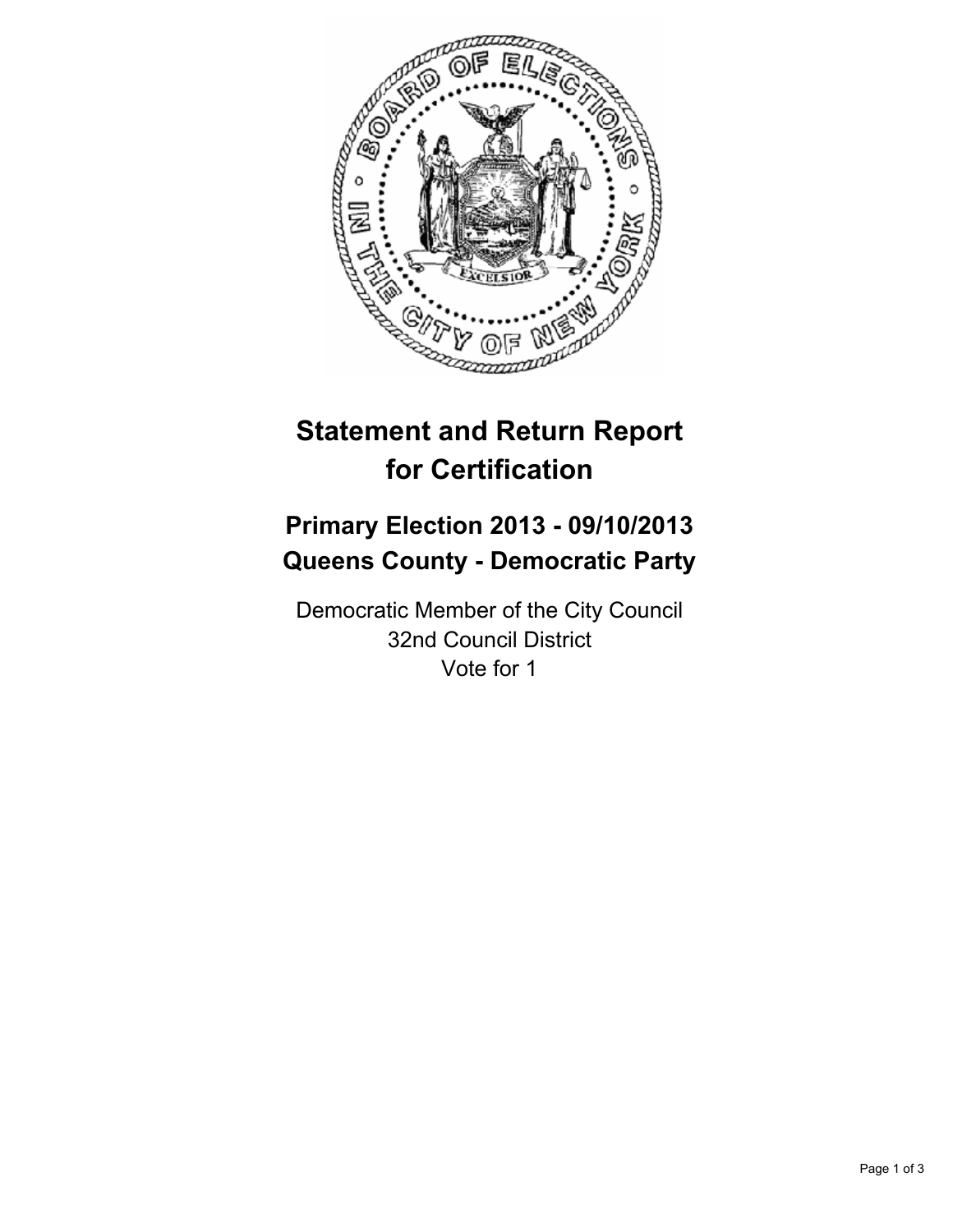

### **Assembly District 23**

| <b>EMERGENCY</b>     | 11       |
|----------------------|----------|
| ABSENTEE/MILITARY    | 214      |
| <b>FEDERAL</b>       | 0        |
| SPECIAL PRESIDENTIAL | $\Omega$ |
| AFFIDAVIT            | 61       |
| <b>WILLIAM RUIZ</b>  | 1,163    |
| LEW M. SIMON         | 3,404    |
| <b>Total Votes</b>   | 4.567    |

## **Assembly District 28**

| <b>EMERGENCY</b>     | 0   |
|----------------------|-----|
|                      |     |
| ABSENTEE/MILITARY    | 8   |
| <b>FEDERAL</b>       | 0   |
| SPECIAL PRESIDENTIAL | 0   |
| AFFIDAVIT            | 3   |
| <b>WILLIAM RUIZ</b>  | 140 |
| LEW M. SIMON         | 122 |
| <b>Total Votes</b>   | 262 |

### **Assembly District 31**

| <b>Total Votes</b>   | 243 |
|----------------------|-----|
| LEW M. SIMON         | 128 |
| <b>WILLIAM RUIZ</b>  | 115 |
| <b>AFFIDAVIT</b>     | 6   |
| SPECIAL PRESIDENTIAL | 0   |
| <b>FEDERAL</b>       | 0   |
| ABSENTEE/MILITARY    | 9   |
| <b>EMERGENCY</b>     | 4   |

#### **Assembly District 38**

| <b>EMERGENCY</b>         | 25    |
|--------------------------|-------|
| ABSENTEE/MILITARY        | 39    |
| <b>FEDERAL</b>           | 0     |
| SPECIAL PRESIDENTIAL     | 0     |
| AFFIDAVIT                | 20    |
| <b>WILLIAM RUIZ</b>      | 740   |
| LEW M. SIMON             | 481   |
| ED WENDELL (WRITE-IN)    |       |
| ERIC ULRICH (WRITE-IN)   |       |
| HETTIE POWELL (WRITE-IN) |       |
| <b>Total Votes</b>       | 1.224 |